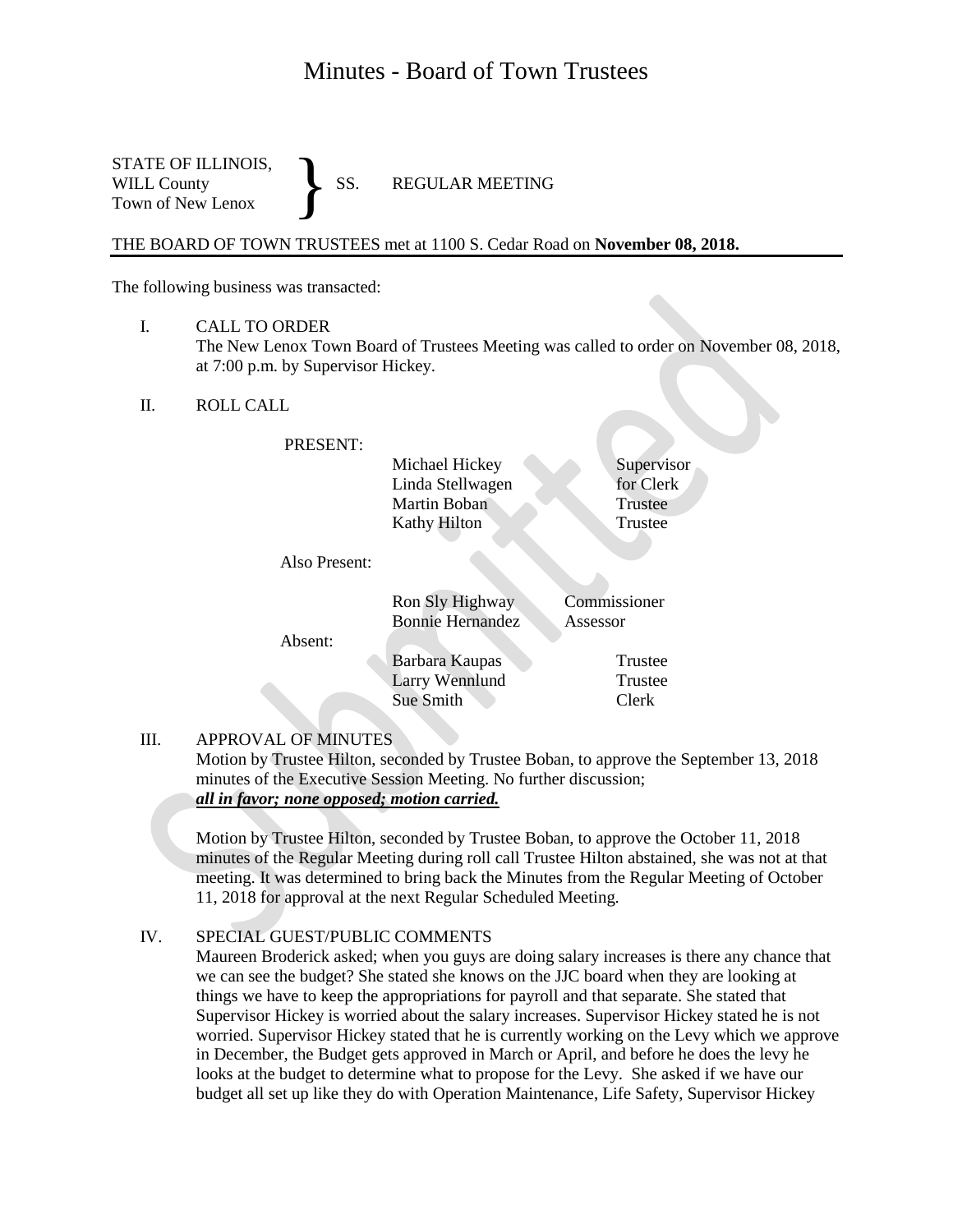explained that Township Budgets are not the same as Schools, they have different sections. The Township has parts for the Town Fund, Assessors part of the Town Fund, Senior Housing, Marshall Cemetery, Maplewood Cemetery, Insurance Fund, Audit Fund and one for General Assistance there are basically three separate funds, Maureen Broderick stated she understands that; so that is on display and anyone can see it. Supervisor Hickey stated that the Current Budget is available to anyone.

Maureen Broderick asked that she noticed that the Clerk was not here and asked if he ever states the reason. Supervisor Hickey stated no he normally does not. He does know that the Clerk is in France for the 100<sup>th</sup> Anniversary for the signing of Armistice Day for World War One.

#### V. BOARD ISSUES-ACTION ITEMS

#### **A. Determine Township FY2018 levy for Truth in Taxation**

Supervisor Hickey sent out preliminary papers to the board to help determine the Levy. New Construction is \$20,546,380. EAV for 2018 was \$1,579,518,997. Deducting exemptions from the total we get the taxable value. Subtract New Construction off that total to get your estimated value of existing property. Then divide the existing property by existing value, to get a new rate. By his calculation the new rate would be .08932. The rate has gone down from previous years. These are preliminary numbers. We must submit our Levy to County by December and sometimes the actual numbers come out after that. We anticipate the maximum increase if we so choose to do so would be \$44,638 which would be a maximum rate increase of 3.56% which is under the 5% of truth in taxation requirement.

Originally, Supervisor Hickey had anticipated a need of approximately \$26,000 increase. However, he has had conversation with the Assessor over the past few days which has changed his previously anticipated need. The Assessor's office needs to upgrade their software system which is about 10 years behind where it should be. With the anticipation of the Quadrennial year coming and the fact that that the current software system does not mesh well with the County's system, she finds the need to upgrade. The upgrade will cost approximately \$38,000, the Assessor has negotiated with the Vendor to accept two payments for the upgrade, one this fiscal year, and one the following fiscal year. With that he anticipates a need of \$30,000 increase, which will probably be his recommendation.

# *No action taken.*

- **B. Resolution #2018-04 Authorizing the abatement of Taxes Levied for the Year 2018 pursuant to Ordinance #2004-04 for the Senior Housing Bond.** Motion by Trustee Boban, seconded by Trustee Hilton, to adopt Resolution #2018-04; on a roll call vote Trustee Boban aye, Trustee Hilton aye and Supervisor Hickey aye, *3 ayes 0 nays; motion carried***.**
- **C. Resolution #2018-05 Honorary Naming Pioneer Place Edward Johnson Place** This Resolution was brought forward by Highway Commissioner Sly, the Resolution was read into the record by Supervisor Hickey Motion by Trustee Boban, seconded by Trustee Hilton, to adopt Resolution #2018-05; on a roll call vote Trustee Boban aye, Trustee Hilton aye and Supervisor Hickey aye, *3 ayes 0 nays; motion carried***.**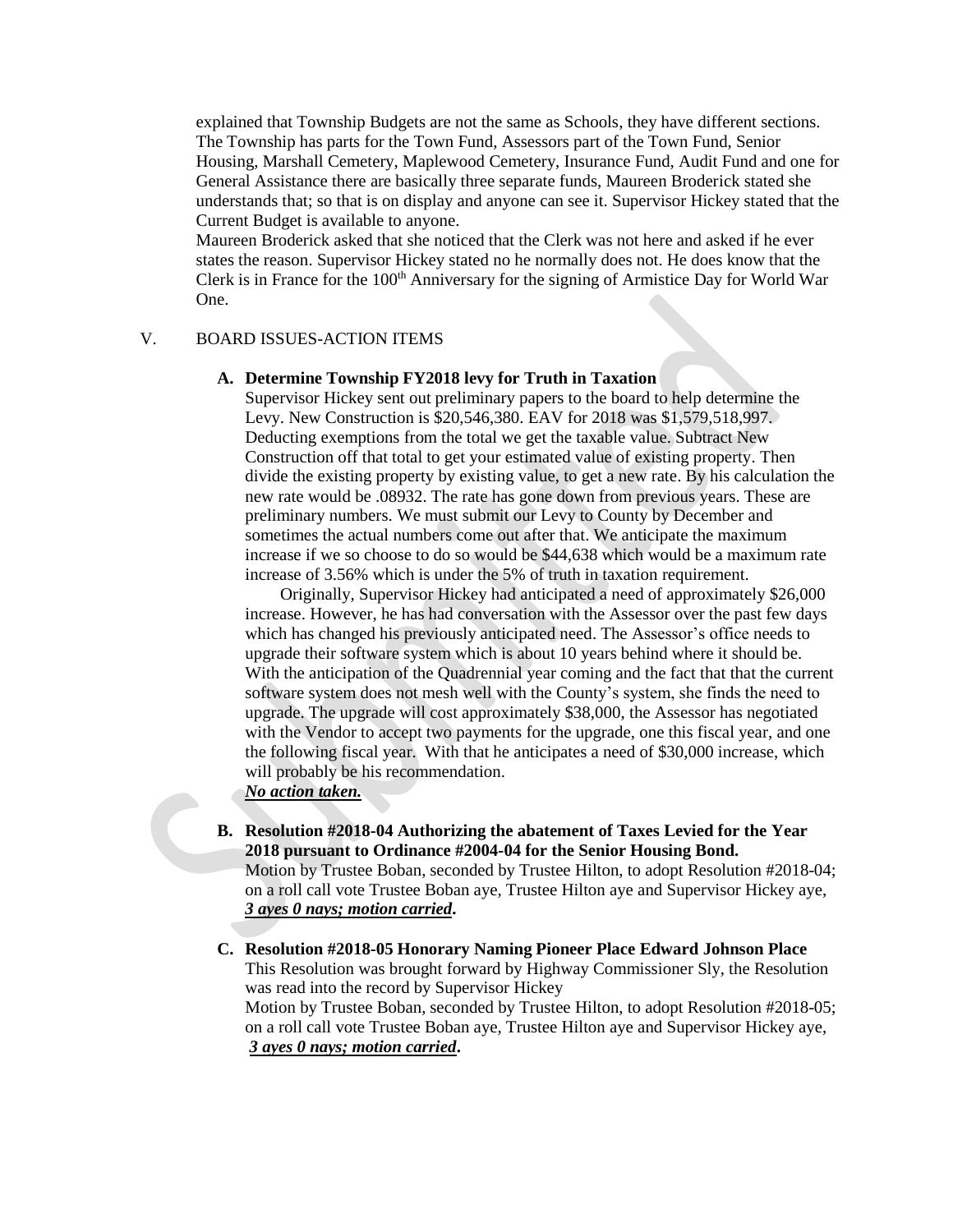The board presented the family with a copy of the Resolution. Trustees gave their sentiments to the family in Edward Johnson's honor. The family of Edward Johnson thanked the Board.

#### **D. Approval of 2018 Senior Housing Capital Appreciation Bond Payment**

The bond payment for the Senior Housing this year is \$250,000, last year it was \$230,000 and next year it will be \$255,000. It gets paid electronically in December, it will not show up on bills payable next month, so he put in on the agenda for approval.

Motion by Trustee Boban, seconded by Trustee Hilton, to adopt Resolution #2018-05; on a roll call vote Trustee Boban aye, Trustee Hilton aye and Supervisor Hickey aye; *3 ayes 0 nays; motion carried***.**

Supervisor Hickey gave supplemental information, after this payment we have 10 years left to pay on the Bonds. The overall payment left is \$2,700,000. Once that is paid for, we will continue to have a great asset that will contribute to the Township Funds rather than being an expense. He just wanted to keep everyone updated.

## VI. REPORTS FROM TOWNSHIP OFFICIALS

A. Supervisor

Supervisor Hickey stated they had to replace another three furnaces at the senior building, that's in addition to the previous two that's been replaced. Its roughly 1/3 of the Units, so he anticipates they will be needing to replace more eventually. The Offices are completed, the tiles have been replaced. The bathrooms are done, except for the grab bars which we are waiting on to get approval from the Village.

#### B. Trustees

- 1. Trustee Boban
	- a) Trustee Boban will be attending the Flag Ceremony with T.O.I. Conference, we will have our flag on display at the Conference.
	- b) New Clothing Containers are here at the Township. We have two containers and they seem to be operating fine so far.
	- c) Electronic Recycle is down just a little bit but is doing well. Adding the third box seems to have helped with the prior issue of over usage for the traditional recycling.

## 2. Trustee Kaupas absent

3. Trustee Wennlund absent

- 4. Trustee Hilton
	- a) Trustee Hilton mentioned that the Chamber of Commerce will be having a ribbon cutting ceremony across the street at the Alden Center and considering that they will be using our services perhaps we might attend. It's at 11:00 a.m. on November 29<sup>th</sup>.
	- b) Trustee Hilton, shared that the Operation Santa had tried to partner up with the park district, having them assist us so we would only have one vehicle. Unfortunately, they have another event planned for that day, instead of having a Santa bus we will be having a Santa Train of Cars as opposed to a Santa Bus.
	- c) Usage of rides is up substantially compared to last month. Punch-card services is also up. Transportation continues to get utilized.